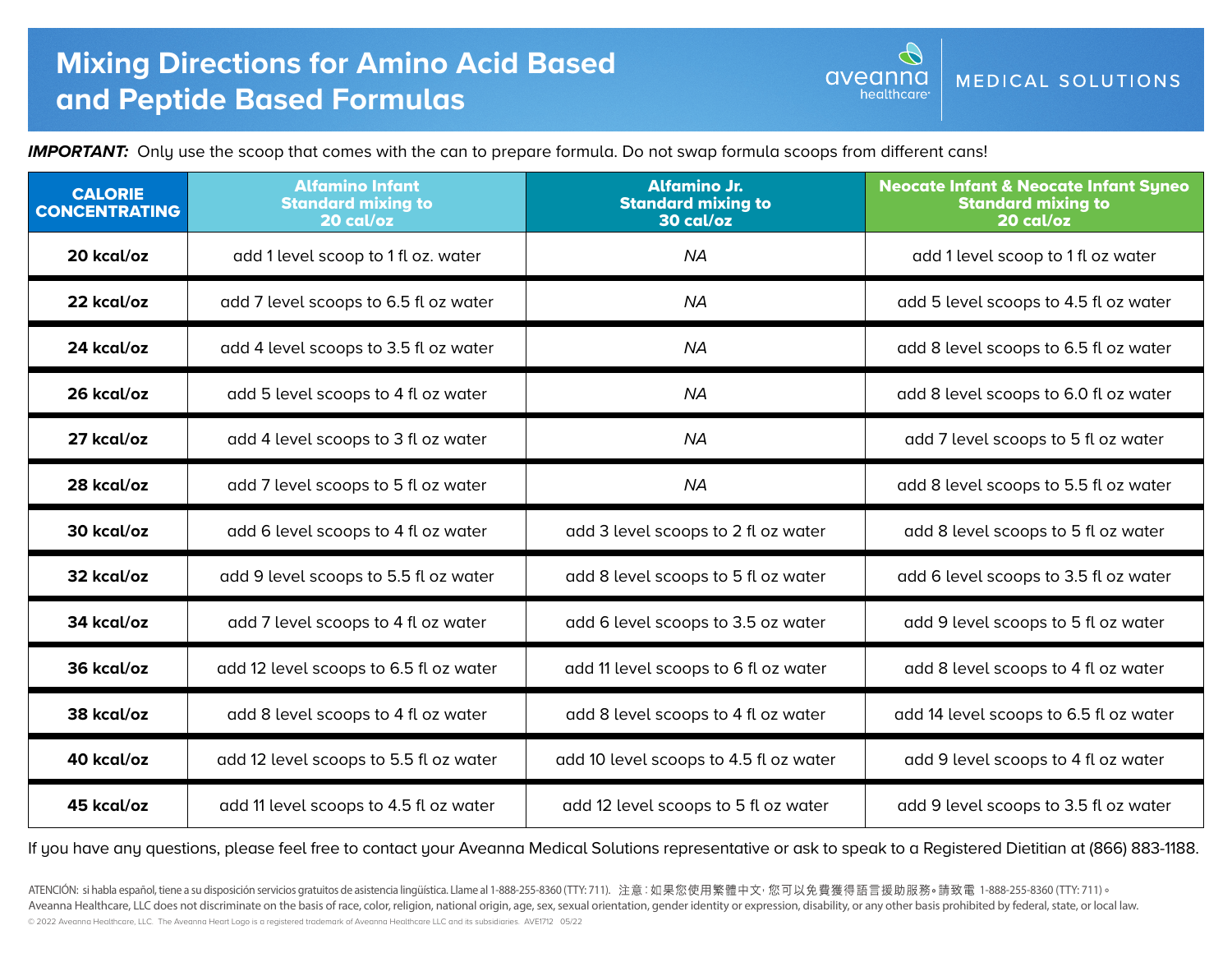## **Mixing Directions for Amino Acid Based and Peptide Based Formulas**

*IMPORTANT:* Only use the scoop that comes with the can to prepare formula. Do not swap formula scoops from different cans!

| <b>CALORIE</b><br><b>CONCENTRATING</b> | <b>Neocate Jr.</b><br><b>Standard mixing to</b><br>30 cal/oz | <b>Puramino Infant</b><br><b>Standard mixing to</b><br>20 cal/oz | <b>Essential Care Jr.</b><br><b>Standard mixing to</b><br>30 cal/oz |
|----------------------------------------|--------------------------------------------------------------|------------------------------------------------------------------|---------------------------------------------------------------------|
| 20 kcal/oz                             | <b>NA</b>                                                    | add 1 level scoop to<br>1 fl oz. water                           | add 2 level scoop to 4 fl oz. water                                 |
| 22 kcal/oz                             | <b>NA</b>                                                    | add 5 level scoops to 4.5 fl oz water                            | add 2 level scoops to 3.5 fl oz water                               |
| 24 kcal/oz                             | <b>NA</b>                                                    | add 5 level scoops to 4 fl oz water                              | add 4 level scoops to 6.5 fl oz water                               |
| 26 kcal/oz                             | <b>NA</b>                                                    | add 9 level scoops to 6.5 fl oz water                            | add 4 level scoops to 6 fl oz water                                 |
| 27 kcal/oz                             | <b>NA</b>                                                    | add 5 level scoops to 3.5 fl oz water                            | add 5 level scoops to 7 fl oz water                                 |
| 28 kcal/oz                             | <b>NA</b>                                                    | add 9 level scoops to 6 fl oz water                              | add 3 level scoops to 4 fl oz water                                 |
| 30 kcal/oz                             | add 4 level scoops to 4 fl oz water                          | add 9 level scoops to 5.5 fl oz water                            | add 4 level scoops to 5 fl oz water                                 |
| 32 kcal/oz                             | add 6 level scoops to 5.5 fl oz water                        | add 6 level scoops to 3.5 fl oz water                            | add 6 level scoops to 7 fl oz water                                 |
| 34 kcal/oz                             | add 7 level scoops to 6 fl oz water                          | add 12 level scoops to 6.5 fl oz water                           | add 6 level scoops to 6.5 fl oz water                               |
| 36 kcal/oz                             | add 8 level scoops to 6.5 fl oz water                        | add 10 level scoops to 5 fl oz water                             | add 6 level scoops to 6 fl oz water                                 |
| 38 kcal/oz                             | add 8 level scoops to 6 fl oz water                          | add 13 level scoops to 6 fl oz water                             | add 7 level scoops to 6.5 fl oz water                               |
| 40 kcal/oz                             | add 7 level scoops to 5 fl oz water                          | add 8 level scoops to 3.5 fl oz water                            | <b>NA</b>                                                           |
| 45 kcal/oz                             | add 9 level scoops to 5.5 fl oz water                        | add 9 level scoops to 3.5 fl oz water                            | <b>NA</b>                                                           |

aveanna

healthcare

MEDICAL SOLUTIONS

If you have any questions, please feel free to contact your Aveanna Medical Solutions representative or ask to speak to a Registered Dietitian at (866) 883-1188.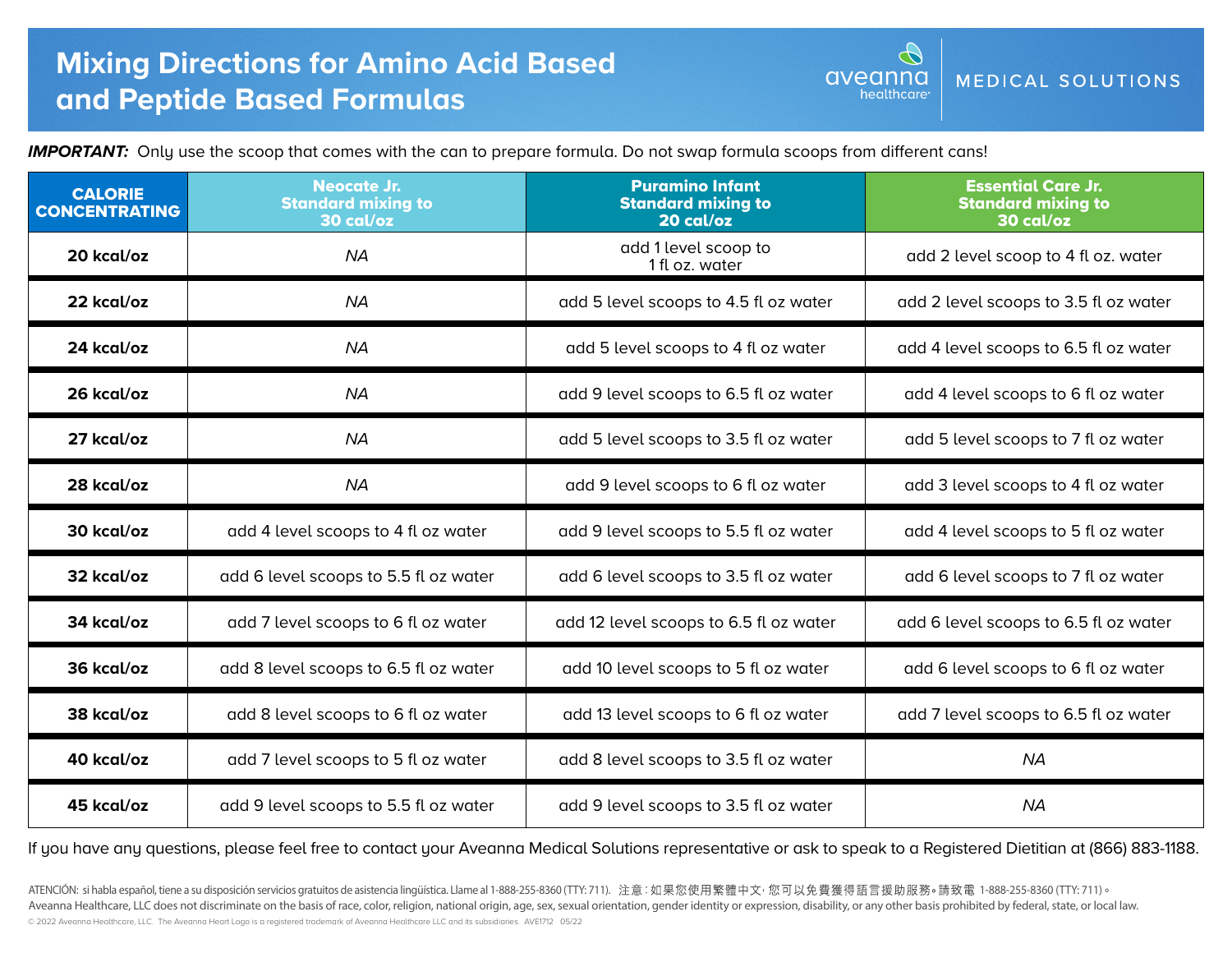aveanna MEDICAL SOLUTIONS healthcare

*IMPORTANT:* Only use the scoop that comes with the can to prepare formula. Do not swap formula scoops from different cans!

| <b>CALORIE</b><br><b>CONCENTRATING</b> | <b>Gerber Extensive HA</b><br><b>Standard mixing to</b><br>20 cal/oz | <b>Nutramigen</b><br><b>Standard mixing to</b><br>20 cal/oz | <b>Elecare Infant</b><br><b>Standard mixing to</b><br>20 cal/oz |
|----------------------------------------|----------------------------------------------------------------------|-------------------------------------------------------------|-----------------------------------------------------------------|
| 20 kcal/oz                             | add 1 level scoop to 1 fl oz. water                                  | add 1 packed level scoop to 2 fl oz. water                  | add 1 level scoop to 2 fl oz. water                             |
| 22 kcal/oz                             | add 5 level scoops to 4.5 fl oz water                                | add 2 packed level scoop to 3.5 fl oz.<br>water             | add 3 level scoops to 5.5 fl oz. water                          |
| 24 kcal/oz                             | add 6 level scoops to 5 fl oz water                                  | add 4 packed level scoop to 6.5 fl oz.<br>water             | add 3 level scoops to 5 fl oz. water                            |
| 26 kcal/oz                             | add 4 level scoops to 3 fl oz water                                  | add 3 packed level scoop to 4.5 fl oz.<br>water             | add 4 level scoops to 6 fl oz. water                            |
| 27 kcal/oz                             | add 9 level scoops to 6.5 fl oz water                                | add 3 packed level scoop to 4 fl oz. water                  | add 5 level scoops to 7 fl oz. water                            |
| 28 kcal/oz                             | add 5 level scoops to 3.5 fl oz water                                | add 4 packed level scoop to 5.5 fl oz.<br>water             | add 4 level scoops to 5.5 fl oz. water                          |
| 30 kcal/oz                             | add 7 level scoops to 4.5 fl oz water                                | add 4 packed level scoop to 5 fl oz. water                  | add 4 level scoops to 5 fl oz. water                            |
| 32 kcal/oz                             | <b>NA</b>                                                            | <b>NA</b>                                                   | add 3 level scoops to 3.5 fl oz water                           |
| 34 kcal/oz                             | <b>NA</b>                                                            | <b>NA</b>                                                   | add 6 level scoops to 6.5 fl oz water                           |
| 36 kcal/oz                             | <b>NA</b>                                                            | <b>NA</b>                                                   | add 4 level scoops to 4 fl oz water                             |
| 38 kcal/oz                             | <b>NA</b>                                                            | <b>NA</b>                                                   | add 7 level scoops to 6.5 fl oz water                           |
| 40 kcal/oz                             | <b>NA</b>                                                            | <b>NA</b>                                                   | add 4 level scoops to 3.5 fl oz water                           |
| 45 kcal/oz                             | <b>NA</b>                                                            | <b>NA</b>                                                   | add 8 level scoops to 6 fl oz water                             |

If you have any questions, please feel free to contact your Aveanna Medical Solutions representative or ask to speak to a Registered Dietitian at (866) 883-1188.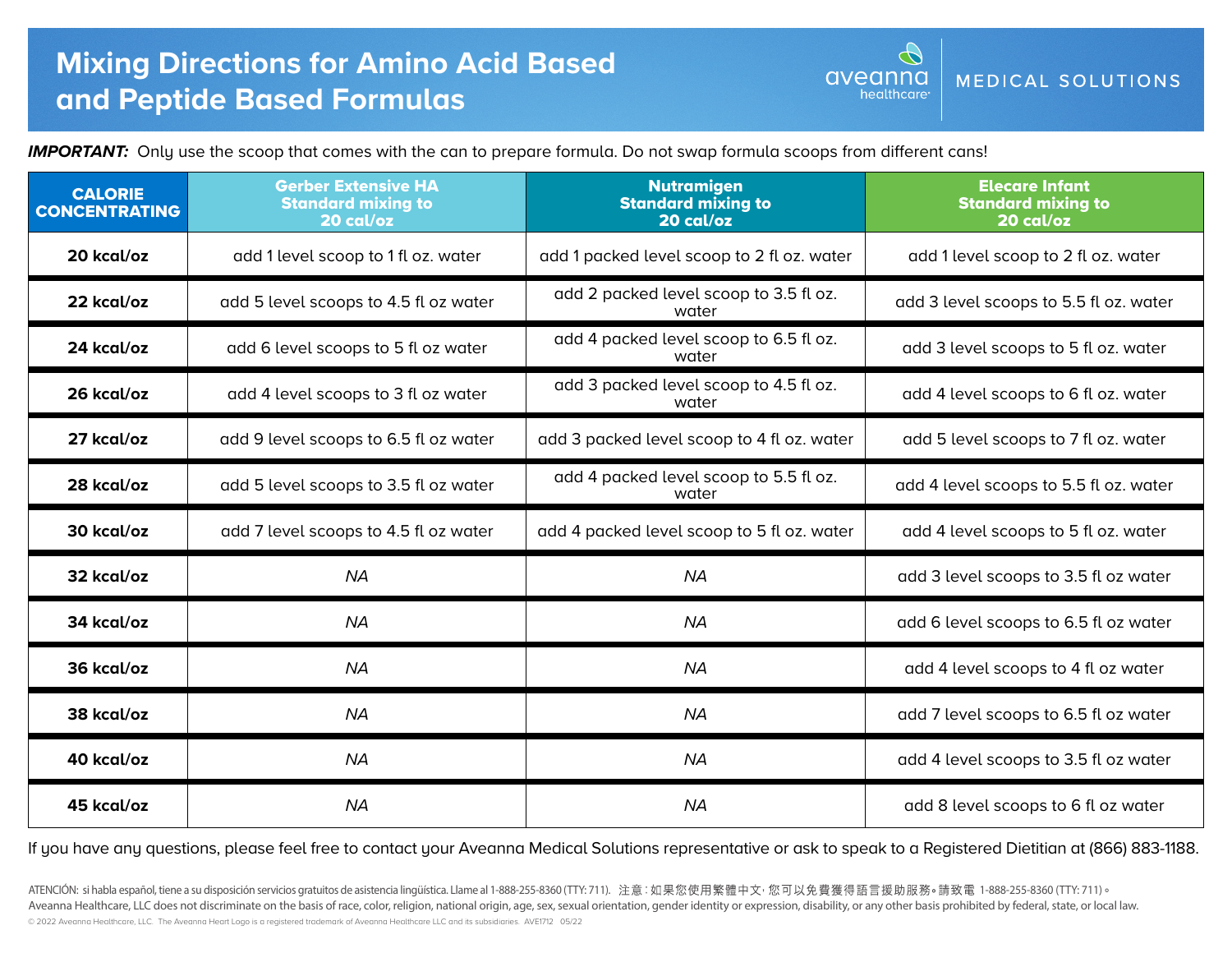## **Mixing Directions for Amino Acid Based and Peptide Based Formulas**

MEDICAL SOLUTIONS healthcare

aveanna

*IMPORTANT:* Only use the scoop that comes with the can to prepare formula. Do not swap formula scoops from different cans!

| <b>CALORIE</b><br><b>CONCENTRATING</b> | <b>Elecare Jr.</b><br><b>Standard mixing to 30 cal/oz</b><br>*Vanilla and Unflavored* | <b>Elecare Jr.</b><br><b>Standard mixing to 30 cal/oz</b><br><i>*Chocolate and Banana*</i> | <b>Vivonex Pediatric</b><br><b>Standard mixing to 24 cal/oz</b><br>*Note: Packets and mL rather than scoops and oz* |
|----------------------------------------|---------------------------------------------------------------------------------------|--------------------------------------------------------------------------------------------|---------------------------------------------------------------------------------------------------------------------|
| 20 kcal/oz                             | <b>NA</b>                                                                             | <b>NA</b>                                                                                  | add 1 packet powder to 270 mL (9 fl oz) water                                                                       |
| 22 kcal/oz                             | <b>NA</b>                                                                             | <b>NA</b>                                                                                  | add 1 packet powder to 245 mL (8 fl oz $+$ 1 tsp) water                                                             |
| 24 kcal/oz                             | <b>NA</b>                                                                             | <b>NA</b>                                                                                  | add 1 packet powder to 220 mL (7 fl oz $+$ 2 tsps) water                                                            |
| 26 kcal/oz                             | <b>NA</b>                                                                             | <b>NA</b>                                                                                  | add 1 packet powder to 200 mL (6.5 fl oz $+1$ tsp) water                                                            |
| 27 kcal/oz                             | <b>NA</b>                                                                             | <b>NA</b>                                                                                  | add 1 packet powder to 190 mL (6 fl oz $+$ 2 tsps) water                                                            |
| 28 kcal/oz                             | <b>NA</b>                                                                             | <b>NA</b>                                                                                  | add 1 packet powder to 185 mL (6 fl oz $+$ 1 tsp) water                                                             |
| 30 kcal/oz                             | add 4 level scoops to 5 fl oz water                                                   | add 3 level scoops to 3.5 fl oz water                                                      | add 1 packet powder to 170 mL (5.5 fl oz $+$ 1 tsp) water                                                           |
| 32 kcal/oz                             | add 3 level scoops to 3.5 fl oz water                                                 | add 6 level scoops to 6.5 fl oz water                                                      | add 1 packet powder to 155 mL (5 fl oz $+$ 1 tsp) water                                                             |
| 34 kcal/oz                             | add 6 level scoops to 6.5 fl oz water                                                 | add 4 level scoops to 4 fl oz water                                                        | add 1 packet powder to 145 mL (4.5 fl oz $+$ 2 tsp) water                                                           |
| 36 kcal/oz                             | add 4 level scoops to 4 fl oz water                                                   | add 7 level scoops to 6.5 fl oz water                                                      | add 1 packet powder to 135 mL (4.5 fl oz) water                                                                     |
| 38 kcal/oz                             | add 7 level scoops to 6.5 fl oz water                                                 | add 4 level scoops to 3.5 fl oz water                                                      | add 1 packet powder to 130 mL (4 fl oz $+$ 2 tsps) water                                                            |
| 40 kcal/oz                             | add 4 level scoops to 3.5 fl oz water                                                 | add 6 level scoops to 5 fl oz water                                                        | add 1 packet powder to 120 mL (4 fl oz) water                                                                       |
| 45 kcal/oz                             | add 8 level scoops to 6 fl oz water                                                   | add 7 level scoops to 5 fl oz water                                                        | add 1 packet powder to 105 mL (3.5 fl oz) water                                                                     |

If you have any questions, please feel free to contact your Aveanna Medical Solutions representative or ask to speak to a Registered Dietitian at (866) 883-1188.